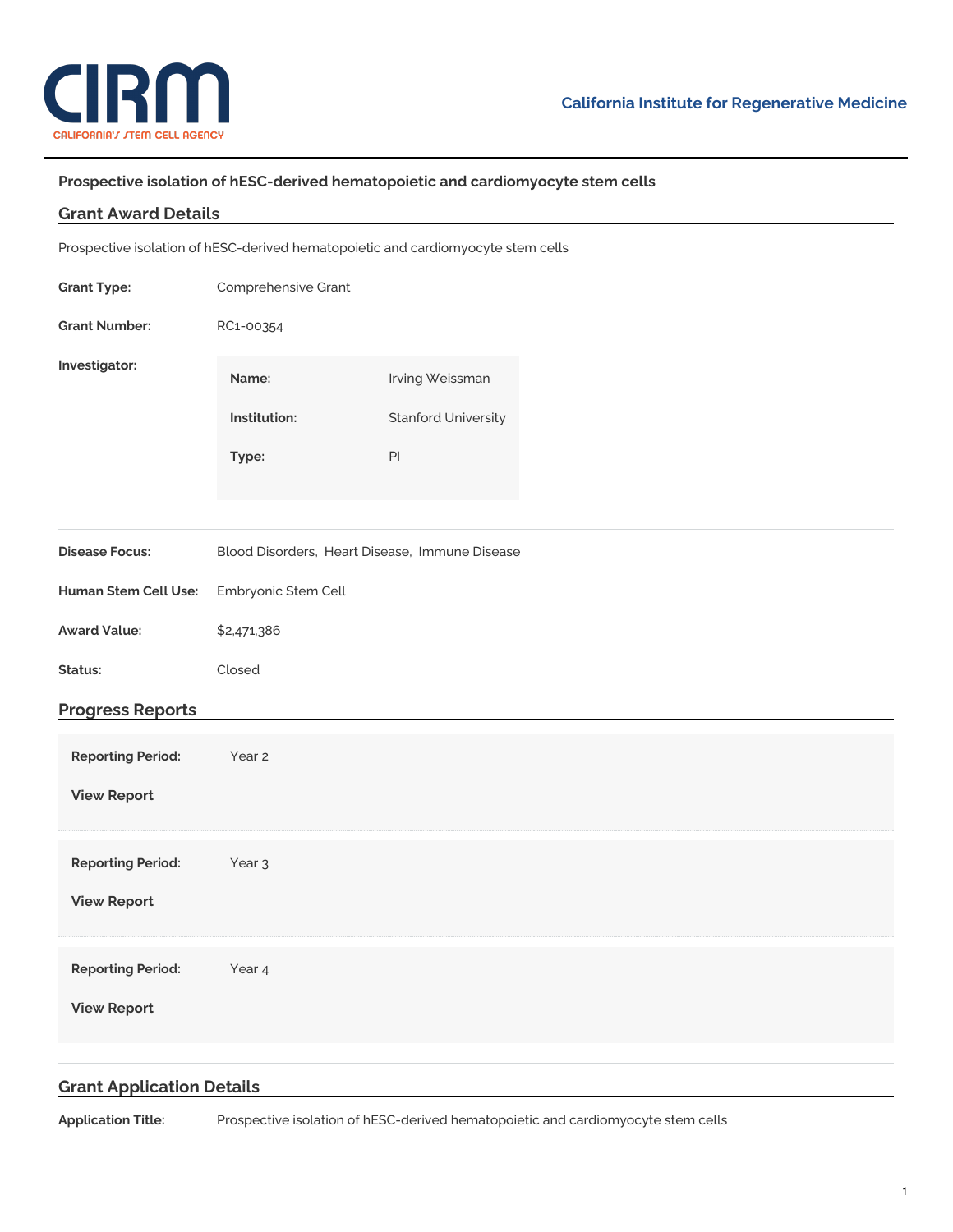**Public Abstract:** The capacity of human embryonic stem cells (hESCs) to perpetuate themselves indefinitely in culture and to differentiate to all cell types of the body has lead to numerous studies that aim to isolate therapeutically relevant cells for the benefit of patients, and also to study how genetic diseases develop. However, hESCs can cause tumors called teratomas when placed in the body and therefore, we need to separate potentially beneficial cells from hazardous hESCs. Thus, potential therapeutics cannot advance until the development of methodologies that eliminate undifferentiated cells and enrich tissue stem cells. In our proposal we hope to define the cell surface markers that are differentially expressed by committed hESC-derived stem cells and others that are expressed by teratogenic hESCs. To do this we will carry out a large screen of cell subsets that form during differentiation using a collection of unique reagents called monoclonal antibodies, many already obtained or made by us, to define the cell-surface markers that are expressed by teratogenic cells and others that detect valuable tissue stem cells. This collection, after filing for IP protection, would be available for CIRM investigators in California. We were the first to isolate mouse and human adult blood-forming stem cells, human brain stem cells, and mouse muscle stem cells, all by antibody mediated cell-sorting approaches. Antibody mediated identification of cell subsets that arise during early hESC differentiation will allow separation and characterization of defined subpopulations; we would isolate cells that are committed to the earliest lineage known to form multiple cell types in the body including bone, blood, heart and muscle. These cells would be induced to differentiate further to the blood forming and heart muscle forming lineages. Enriched, and eventually purified hESC-derived blood-forming stem cells and heart muscle stem cells will be tested for their potential capacity to engraft and improve function in animal models. Blood stem cells will be transplanted into immunodeficient mice to test their capacity to give rise to all blood cell types; and heart muscle stem cells will be transferred to mouse hearts that had an artificial coronary artery blockage, a model for heart attack damage. Finally, we will test the capacity of blood stem cell transplantation to induce transplantation tolerance towards heart muscle stem cells from the same donor cell line. Transplantation tolerance in this case means that the heart cells would be accepted as 'self' by the mouse that had it's unrelated donor immune system replaced wholly or in part by blood forming stem cells from the same hESC line that gave rise to the transplantable heart stem cells, and therefore would not be rejected by it's own immune system. This procedure would allow transplantation of beneficial tissues such as heart, insulin-producing cells, etc., without the use of immunosuppressive drugs.